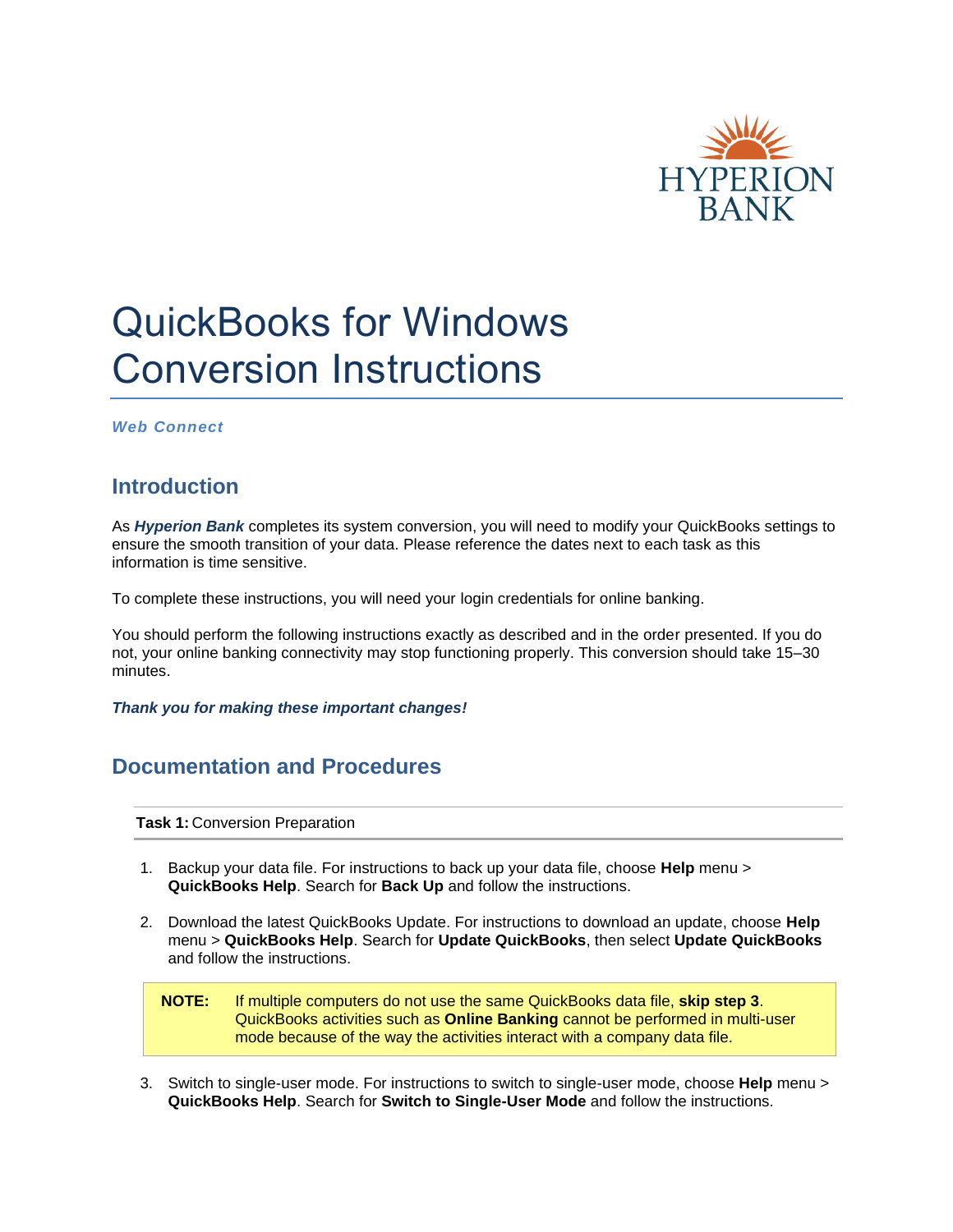#### **NOTE:** If you are not using Classic Mode (Register Mode), enable it for the conversion. You can change it back after the conversion is complete.

- 4. Enable Classic Mode (Register Mode).
- 5. For instructions to enable Classic Mode (Register Mode), choose **Help menu > QuickBooks Help**. Search for **Banking Feed Modes**, select **Bank Feeds Modes overview**, scroll down, and follow the instructions.

**Task 2:** *Optional task* - Complete a final download **before/by** *4/14/2020*

- 1. Log in to **<https://www.hyperionbank.com/>** and download your QuickBooks Web Connect file.
- 2. Click **File** > **Utilities** > **Import** > **Web Connect Files**.
- 3. Link your bank account with the existing QuickBooks account and click **Continue**.
- 4. Repeat steps for each account*.*

**Task 3:** Match Downloaded Transactions

If new transactions were received from your connection, accept all new transactions into the appropriate registers.

If you need assistance matching transactions, choose **Help menu > QuickBooks Help**. Search for **Matching Transactions** and follow the instructions.

**NOTE:** All transactions must be matched or added to the register prior to disconnecting your accounts.

#### **Task 4:** Disconnect Accounts in QuickBooks **on/after** *4/15/2020*

- 1. Choose the **Lists** menu > **Chart of Accounts**.
- 2. Select the account you want to deactivate.
- 3. Click **Edit** menu > **Edit Account**.
- 4. Click on the **Bank Feed Settings** tab in the **Edit Account** window.
- 5. Select **Deactivate All Online Services** and click **Save & Close**.
- 6. Click **OK** for any dialog boxes that may appear with the deactivation.
- 7. Repeat steps for each account to be disconnected*.*